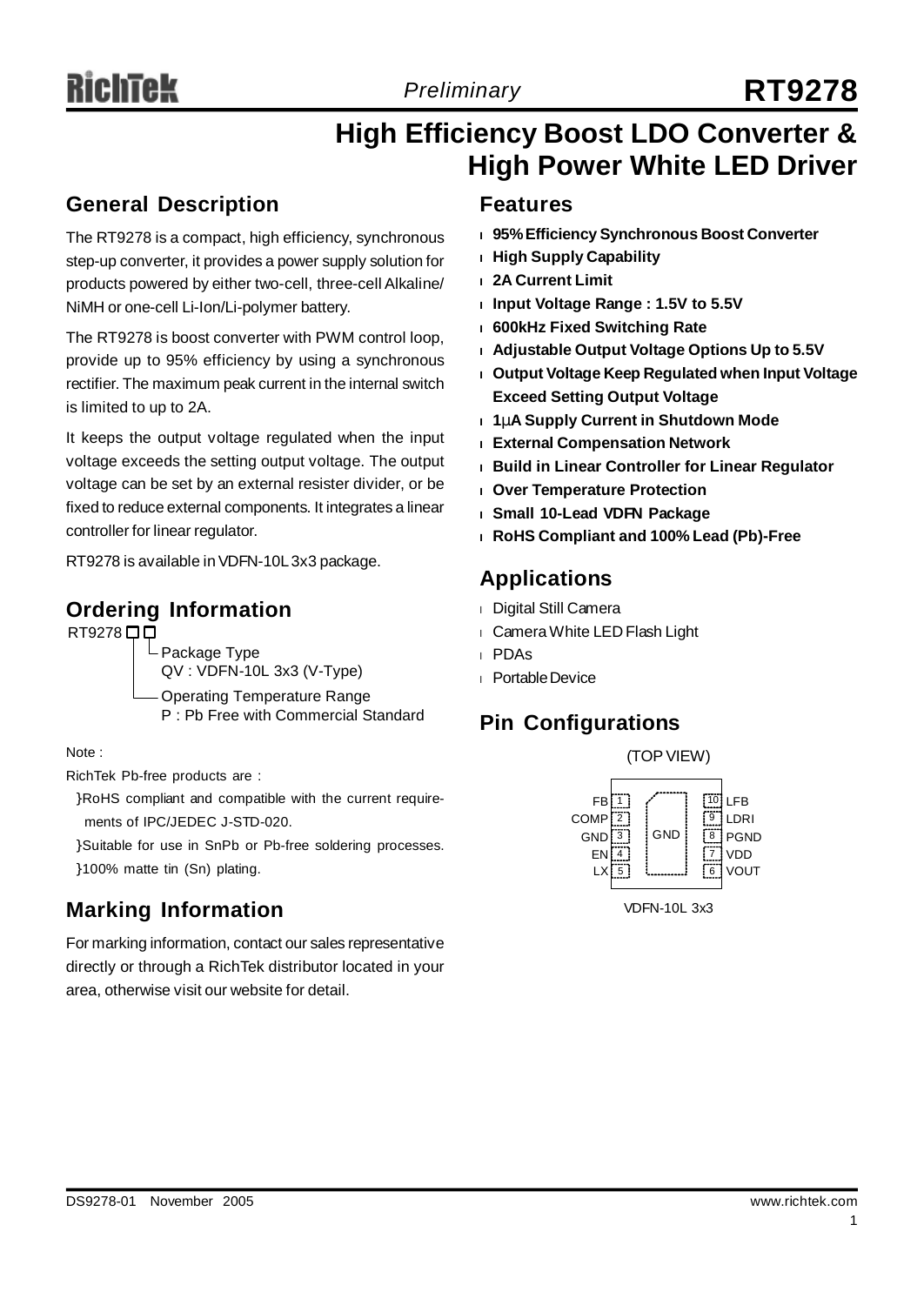# **Typical Application Circuit**



Figure 1. Novel Up-DownDriver for Power LEDwith Strobe Mode

Note : Patent Pending.



Figure 2. Novel Up-DownDriver for Power LEDwith Strobe Mode and Movie Mode

#### Note :

- <sup>l</sup> Patent Pending.
- <sup>l</sup> The GPIO Signal has to pull high before enable IC.



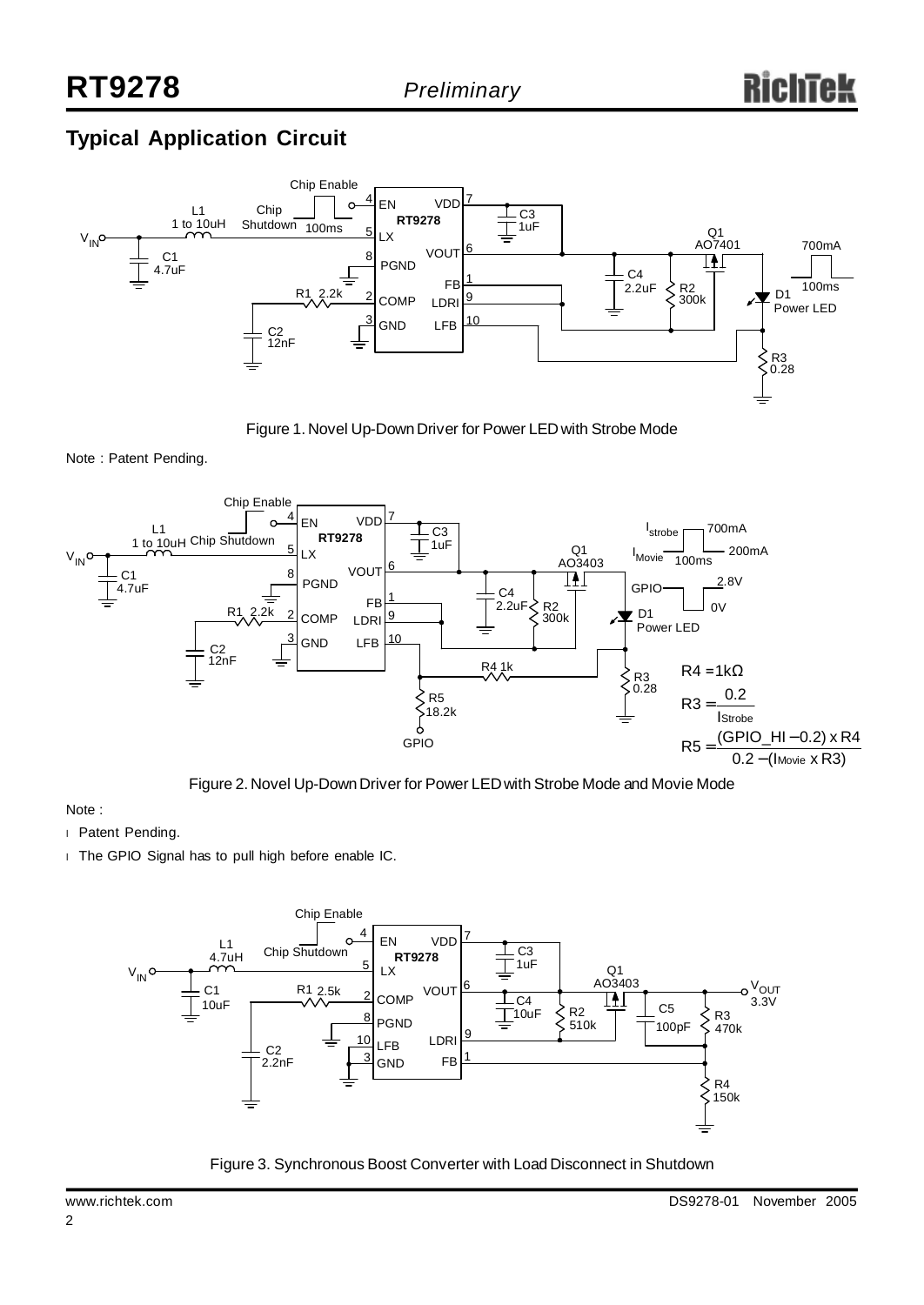

Figure 4. Boost-LDO Application for Constant Output Voltage



Figure 5. Synchronous Boost Converter Driver for Dual Output Voltage



Figure 6. Synchronous Boost Converter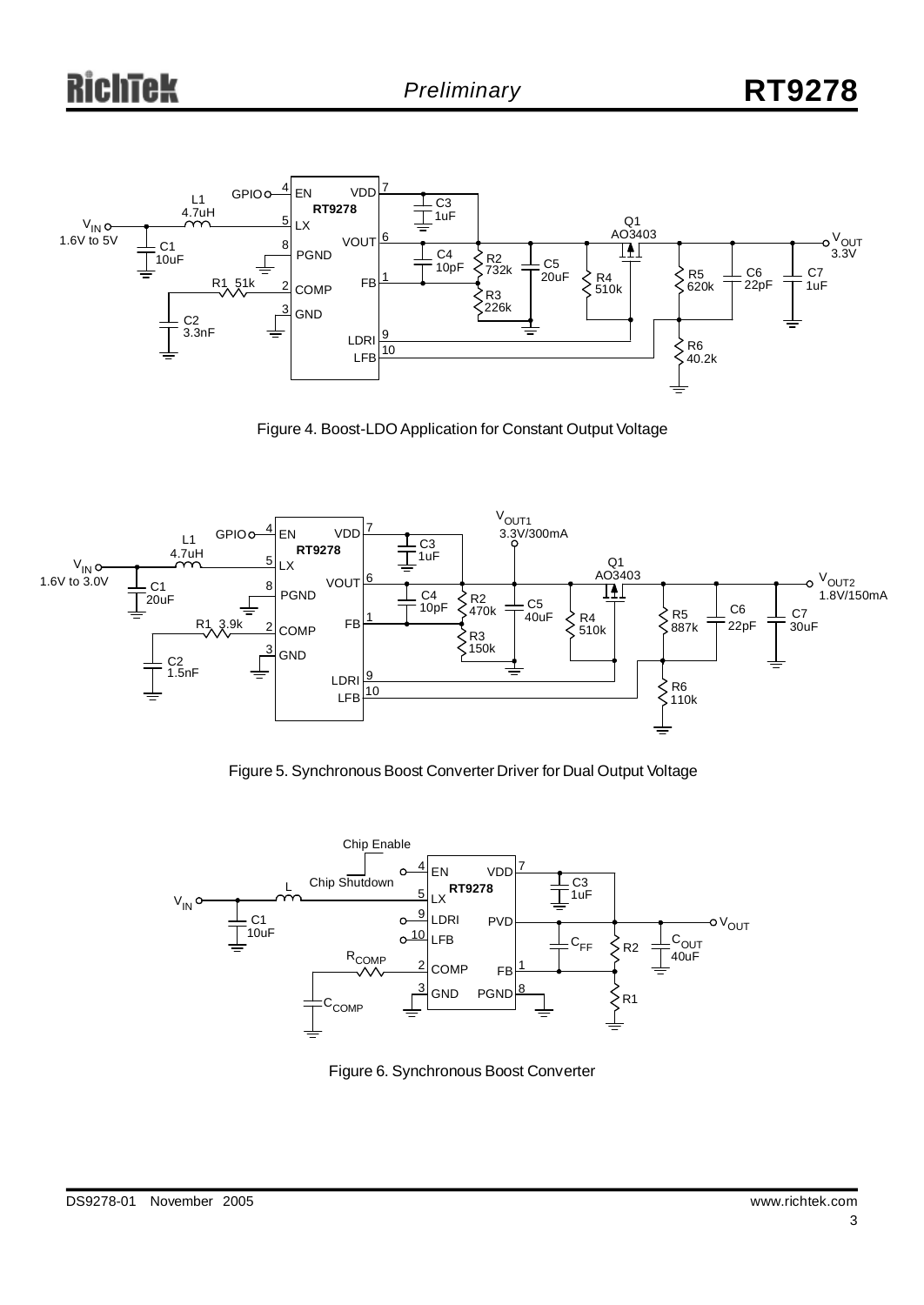| <b>Input Voltage</b><br>(V) | <b>Output Voltage</b><br>(V) | (M) | C <sub>OUT</sub><br>(mF) | R <sub>1</sub><br>(kW) | R <sub>2</sub><br>(kW) | R <sub>COMP</sub><br>(kW) | Ссомр<br>(nF) | $C_{FF}$<br>(pF) |
|-----------------------------|------------------------------|-----|--------------------------|------------------------|------------------------|---------------------------|---------------|------------------|
| $1.5 - 3.0$                 | 3.3                          | 2.2 | 40                       | 150                    | 470                    | 43                        | 5.6           | 18               |
| $1.5 - 3.3$                 | 5.0                          | 2.2 | 40                       | 130                    | 680                    | 24                        | 8.2           | 12               |
| $3.0 - 4.5$                 | 5.0                          | 2.2 | 40                       | 130                    | 680                    | 24                        | 3.9           | 12               |

**Table 1. Component Selection for Figure 6 (L=2.2mH)**

**Table 2. Component Selection for Figure 6 (L=4.7mH)**

| <b>Input Voltage</b><br>(V) | <b>Output Voltage</b><br>(V) | L.<br>(mH) | C <sub>OUT</sub><br>(mF) | R <sub>1</sub><br>(kW) | R <sub>2</sub><br>(kW) | <b>RCOMP</b><br>(kW) | <b>CCOMP</b><br>(nF) | $C_{FF}$<br>(pF) |
|-----------------------------|------------------------------|------------|--------------------------|------------------------|------------------------|----------------------|----------------------|------------------|
| $1.5 - 3.0$                 | 3.3                          | 4.7        | 40                       | 150                    | 470                    | 24                   | 10                   | 18               |
| $1.5 - 3.3$                 | 5.0                          | 4.7        | 40                       | 130                    | 680                    | 24                   | 15                   | 12               |
| $3.0 - 4.5$                 | 5.0                          | 4.7        | 40                       | 130                    | 680                    | 24                   | 8.2                  | 12               |

**Table 3. Component Selection for Figure 6 (L=6.8mH)**

| (V)         | Input Voltage   Output Voltage<br>(V) | (mH) | $C_{OUT}$<br>(mF) | R <sub>1</sub><br>(kW) | R <sub>2</sub><br>(kW) | R <sub>COMP</sub><br>(kW) | CCOMP<br>(nF) | $C_{FF}$<br>(pF) |
|-------------|---------------------------------------|------|-------------------|------------------------|------------------------|---------------------------|---------------|------------------|
| $1.5 - 3.0$ | 3.3                                   | 6.8  | 40                | 150                    | 470                    | 24                        | 15            | 18               |
| $1.5 - 3.3$ | 5.0                                   | 6.8  | 40                | 130                    | 680                    | 24                        | 22            | 12               |
| $3.0 - 4.5$ | 5.0                                   | 6.8  | 40                | 130                    | 680                    | 24                        | 12            | 12               |

**Table 4. Component Selection for Figure 6 (L=10mH)**

| <b>Input Voltage</b><br>(V) | <b>Output Voltage</b><br>(V) | L<br>(mH) | C <sub>OUT</sub><br>(mF) | R <sub>1</sub><br>(kW) | R <sub>2</sub><br>(kW) | <b>RCOMP</b><br>(kW) | Ссомр<br>(nF) | $C_{FF}$<br>(pF) |
|-----------------------------|------------------------------|-----------|--------------------------|------------------------|------------------------|----------------------|---------------|------------------|
| $1.5 - 3.0$                 | 3.3                          | 10        | 40                       | 150                    | 470                    | 24                   | 22            | 18               |
| $1.5 - 3.3$                 | 5.0                          | 10        | 40                       | 130                    | 680                    | 24                   | 33            | 12               |
| $3.0 - 4.5$                 | 5.0                          | 10        | 40                       | 130                    | 680                    | 24                   | 18            | 12               |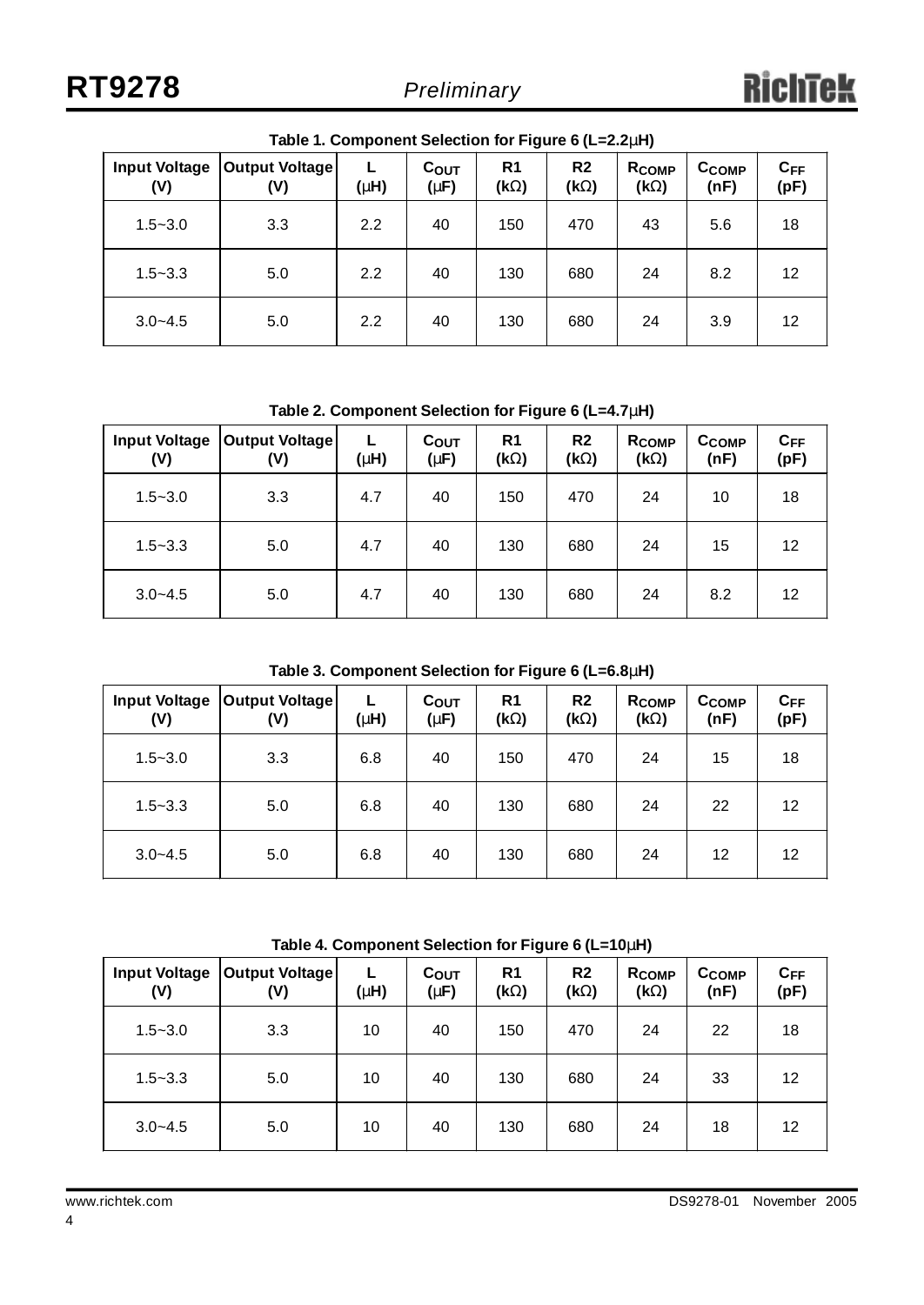# **Functional Pin Description**

| <b>Pin Number</b>  | <b>Pin Name</b> | <b>Pin Function</b>                                               |
|--------------------|-----------------|-------------------------------------------------------------------|
|                    | IFB.            | Feedback Input Pin.                                               |
| 2                  | <b>COMP</b>     | Feedback Compensation Pin.                                        |
| 3                  | GND             | Ground                                                            |
| 4                  | ΙEΝ             | Enable Input Pin                                                  |
| 5                  | LX              | Switch Node.                                                      |
| 6                  | <b>VOUT</b>     | <b>Output Pin</b>                                                 |
| 7                  | VDD             | Device Input Power Pin.                                           |
| 8                  | <b>PGND</b>     | Power Ground.                                                     |
| 9                  | LDRI            | Linear Controller Driver Output.                                  |
| 10                 | ILFB            | Linear Controller Feedback Input.                                 |
| <b>Exposed Pad</b> | GND             | Exposed pad should be soldered to PCB board and connected to GND. |

# **Function Block Diagram**

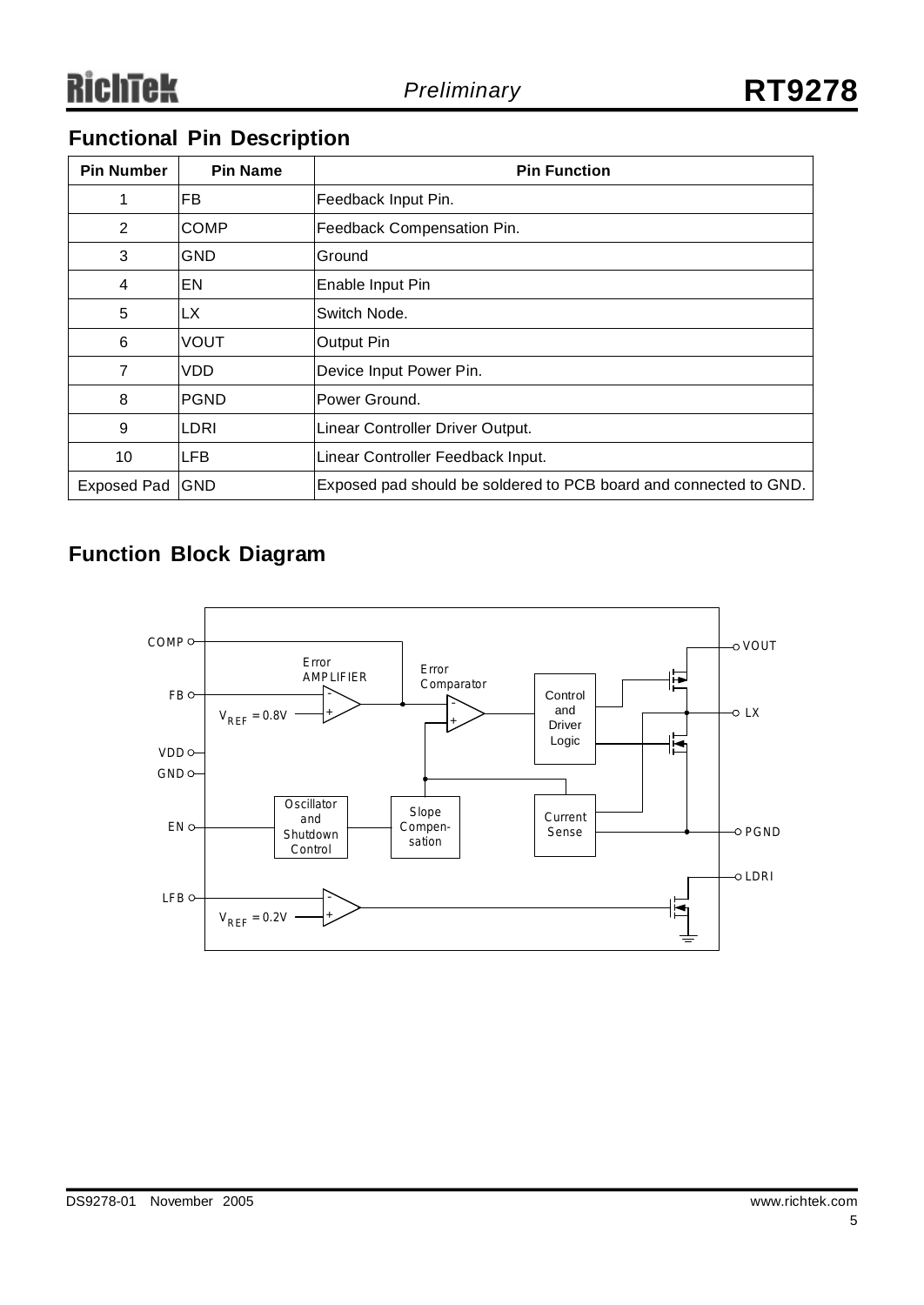# **Operation**

RT9278 integrates a high-efficiency step-up DC-DC converter and a linear regulator controller. The boost converter is based on a fixed frequency, pulse-width-modulation (PWM) controller using a synchronous rectifier to obtain maximum efficiency. Current mode control with external compensation network makes it easy to stabilize the system and keep maximum flexibility. The linear regulator controller can use to drive the external P-Channel MOSFET switch for load disconnection. It keeps the output voltage regulated even when the input voltage exceeds the nominal output voltage, and keeps the output voltage completely disconnected from input voltage (battery) when the chip is in shutdown mode

### **Soft-start**

When the chip is enabled. Soft-start is achieved by ramping up the PWM duty from very small to normal operation. The ramping up PWM duty is achieved by sourcing 1uAfrom error amplifier to the compensation capacitor. When the output voltage is regulated, the PWM duty enters the normal operation, and the error amplifier can sink and source up to 22uA. The soft-start time is set by the following formula:

$$
Tss = \frac{(1 \vee -1 m A \times R \text{COMP}) \times C \text{COMP}}{1 m A}
$$

R<sub>COMP</sub> and C<sub>COMP</sub> are compensation components.

### **Current limit**

The current of NMOS is sensed cycle by cycle to prevent over current. When over current limit, then the NMOS is off. This state is latched and then reset automatically at next clock cycle.

### **Over voltage**

When the chip voltage is higher than 6.5V, Switch is off. When the Over Voltage Protection is relieved, the chip operates well again.

### **Thermal protection**

Thermal protection function is integrated in the chip. When the chip temperature is higher than 180°C, the controllers are shutdown. 20°C is the hysteresis range of temperature to prevent unstable operation when the thermal protection happens. When the thermal protection is relieved, the chip operates well again.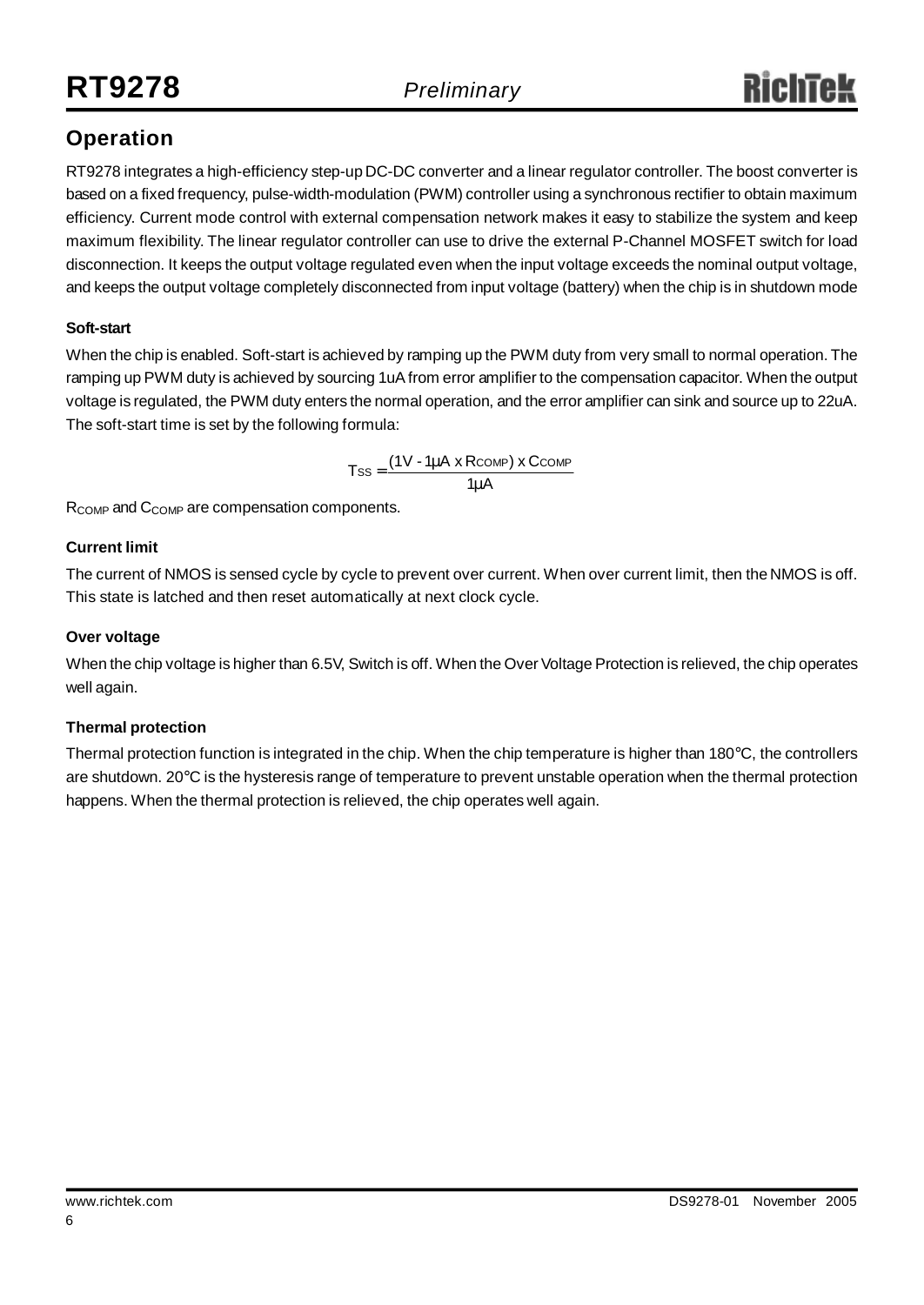# **Absolute Maximum Ratings** (Note 1)

| <b>Power Dissipation, P<sub>D</sub></b> $\omega$ T <sub>A</sub> = 25°C |  |
|------------------------------------------------------------------------|--|
|                                                                        |  |
| <b>Example 2</b> Package Thermal Resistance (Note 4)                   |  |
|                                                                        |  |
|                                                                        |  |
|                                                                        |  |
|                                                                        |  |
| <b>ESD Susceptibility</b> (Note 2)                                     |  |
|                                                                        |  |

# **Recommended Operating Conditions** (Note 3)

### **Electrical Characteristics**

( $V_{BAT} = 1.8V$ ,  $V_{OUT} = 3.3V$ ,  $T_A = 25°C$ , unless otherwise specified)

| <b>Parameter</b>                         | Symbol                | <b>Test Conditions</b>          | Min                      | <b>Typ</b>     | <b>Max</b> | <b>Units</b> |  |  |
|------------------------------------------|-----------------------|---------------------------------|--------------------------|----------------|------------|--------------|--|--|
| Start-Up Voltage                         | $V_{ST}$              | $I_L = 1mA$                     | $-$                      | 1.5            | $-$        | $\vee$       |  |  |
| Operating Voltage Range, After start-up  | V <sub>BAT</sub>      |                                 | 1.1                      | --             | 5.5        | $\vee$       |  |  |
| <b>VOUT Output Voltage Range</b>         | VOUT_ADJ              |                                 | 2.4                      | $- -$          | 5.5        | $\vee$       |  |  |
| <b>VOUT Over Voltage Protection</b>      |                       |                                 | --                       | 6.5            | --         | $\vee$       |  |  |
| Switch-off Current I (V <sub>BAT</sub> ) | I <sub>SW OFF</sub>   | $V_{OUT} = 3.3V, V_{FB} = 0.9V$ | $-$                      | 200            | 350        | $\mu$ A      |  |  |
| <b>Shutdown Current</b>                  | $I_{\text{OFF}}$      | $EN Pin = 0V$ , Open Loop       | --                       | 0.01           | 1          | μA           |  |  |
| Feedback Reference Voltage               | <b>V<sub>FB</sub></b> | Close Loop, $V_{OUT} = 3.3V$    | 0.784                    | 0.8            | 0.816      | $\vee$       |  |  |
| <b>Switching Frequency</b>               | <b>F<sub>S</sub></b>  |                                 | $-$                      | 650            | $- -$      | kHz          |  |  |
| Maximum Duty                             | $D_{(MAX)}$           |                                 | --                       | 85             | --         | $\%$         |  |  |
| <b>SWN Switch ON Resistance</b>          |                       | $V_{OUT} = 3.3V$                | $-$                      | 210            | $- -$      | $m\Omega$    |  |  |
| <b>SWP Switch ON Resistance</b>          |                       | $V_{\text{OUT}} = 3.3V$         | $-$                      | 240            | $- -$      | $m\Omega$    |  |  |
| <b>Current Limit Setting</b>             | <b>I</b> sw           | $V_{OUT} = 3.3V$                | $\overline{\phantom{m}}$ | $\overline{2}$ | $- -$      | A            |  |  |
| <b>Error Amplifier</b>                   |                       |                                 |                          |                |            |              |  |  |
| GM                                       |                       |                                 | $-$                      | 0.2            | $-$        | ms           |  |  |
| <b>Compensation Source Current</b>       |                       |                                 | --                       | 22             |            | uA           |  |  |
| <b>Compensation Sink Current</b>         |                       |                                 | --                       | 22             |            | uA           |  |  |

*To be continued*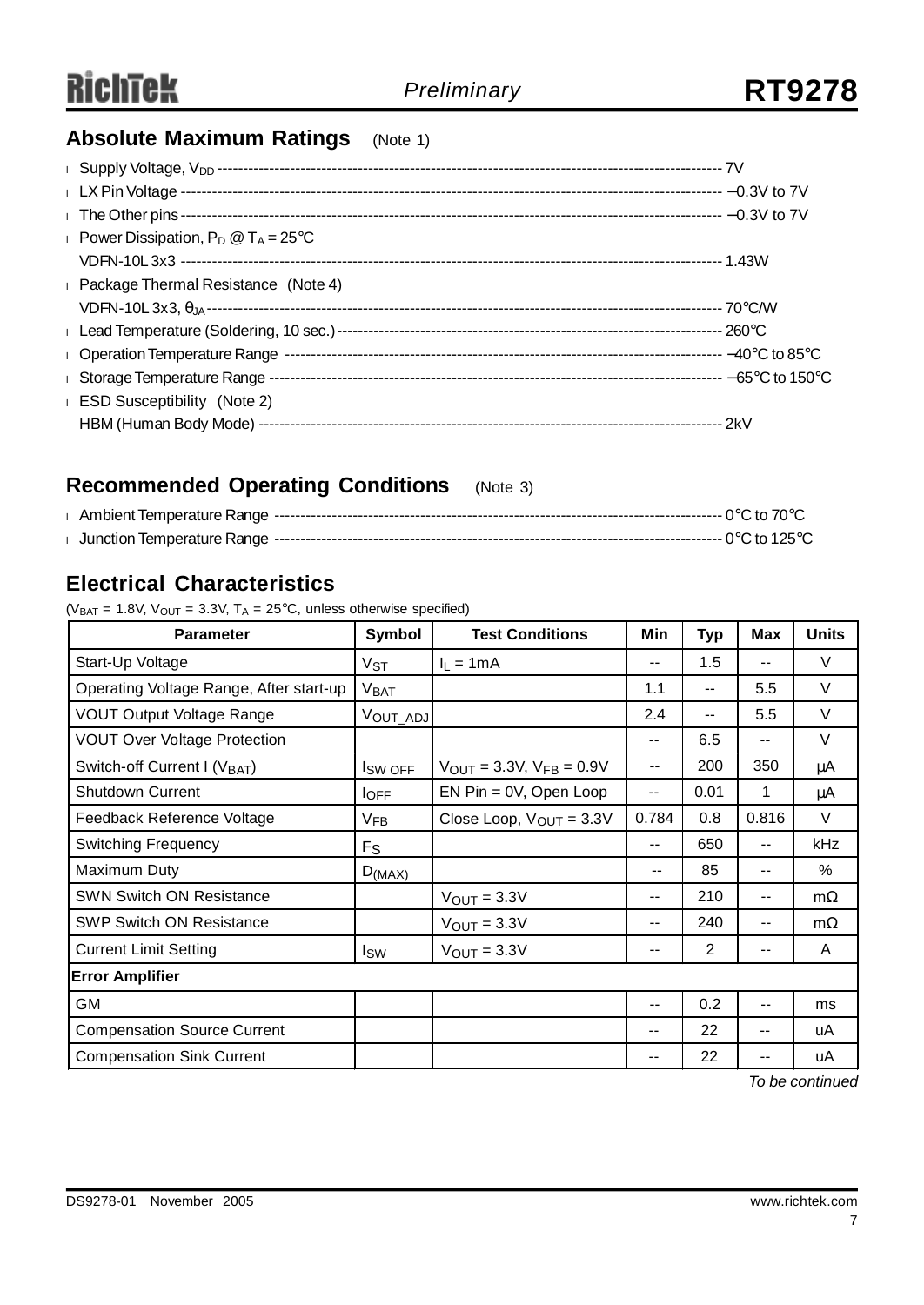**RT9278** *Preliminary*

# RichTek

| <b>Parameter</b>                       | Symbol          | <b>Test Conditions</b> | Min           | Тур           | <b>Max</b> | <b>Units</b> |  |  |
|----------------------------------------|-----------------|------------------------|---------------|---------------|------------|--------------|--|--|
| <b>Linear Controller</b>               |                 |                        |               |               |            |              |  |  |
| Feedback Voltage for Linear Controller |                 | <b>VLFB</b>            | $- -$         | 0.2           | $-$        |              |  |  |
| EN Input High Level Threshold          |                 |                        | $\sim$ $\sim$ | --            | 1.3        |              |  |  |
| EN Input Low Level Threshold           |                 |                        | 0.4           | $\sim$ $\sim$ | --         |              |  |  |
| <b>Thermal Shutdown</b>                | $T_{SD}$        |                        | $-$           | 180           | --         | °C           |  |  |
| <b>Thermal Shutdown Hysterises</b>     | $\Delta T_{SD}$ |                        | $- -$         | 20            | --         | °C           |  |  |

**Note 1.**Stresses listed as the above "Absolute Maximum Ratings" may cause permanent damage to the device. These are for stress ratings. Functional operation of the device at these or any other conditions beyond those indicated in the operational sections of the specifications is not implied. Exposure to absolute maximum rating conditions for extended periods may remain possibility to affect device reliability.

**Note 2.** Devices are ESD sensitive. Handling precaution recommended.

**Note 3.** The device is not guaranteed to function outside its operating conditions.

**Note 4.** θ<sub>JA</sub> is measured in the natural convection at T<sub>A</sub> = 25°C on a high effective thermal conductivity test board of JEDEC 51-7 (2S2P, 4-Layers) thermal measurement standard.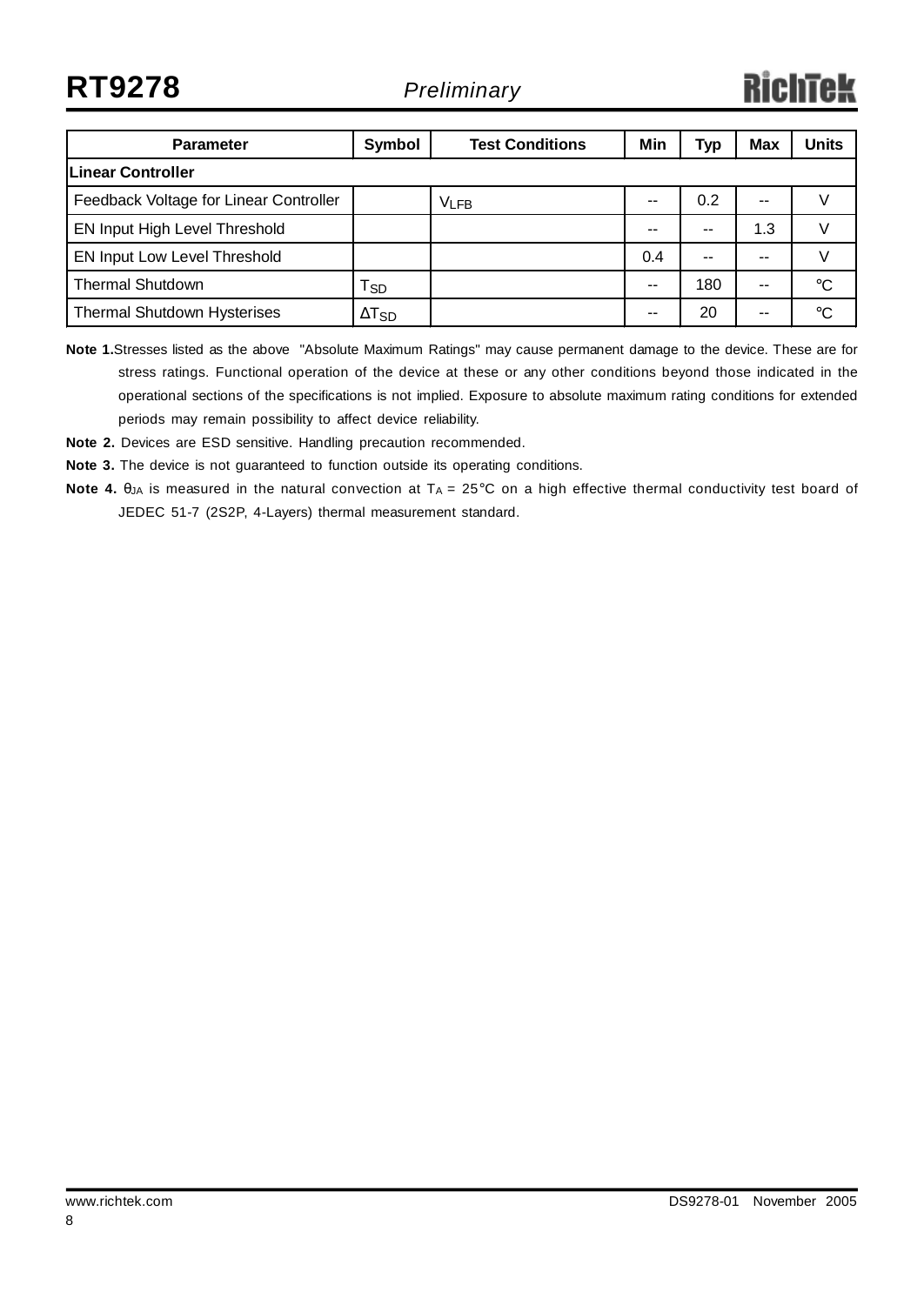# **Typical Operating Characteristics**











**Efficiency vs. Output Current**



**Input Voltage vs. Output Voltage** 5.150 5.100 Output Voltage (V) Output Voltage (V) 5.050 5.000 4.950 4.900  $V_{\text{OUT}} = 5.0V$ 4.850 1.6 1.93 2.25 2.58 2.9 3.23 3.55 3.88 4.2 Input Voltage (V)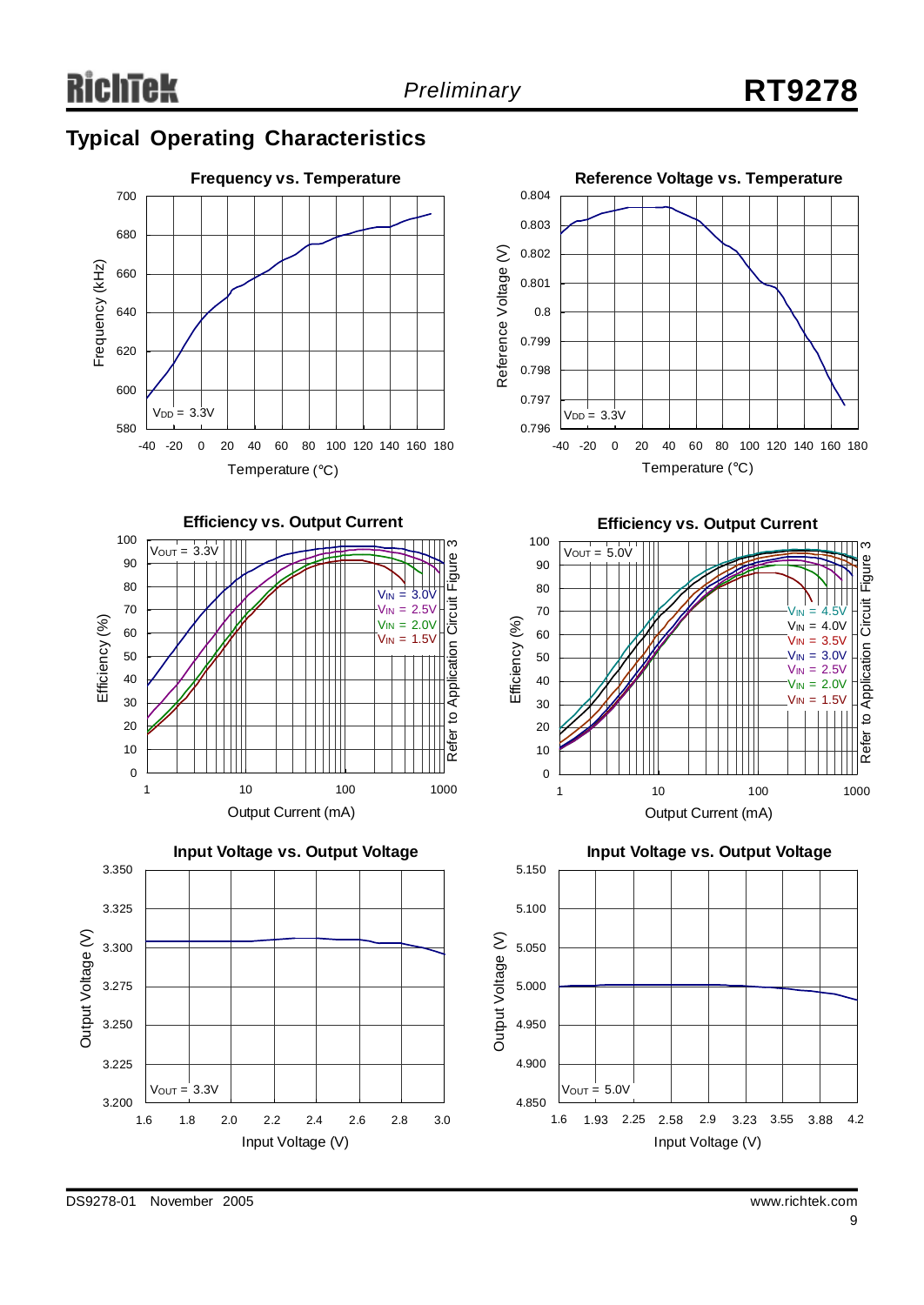







**Normal Operation**



Time (1μs/Div)



Power LE D

Efficiency (%)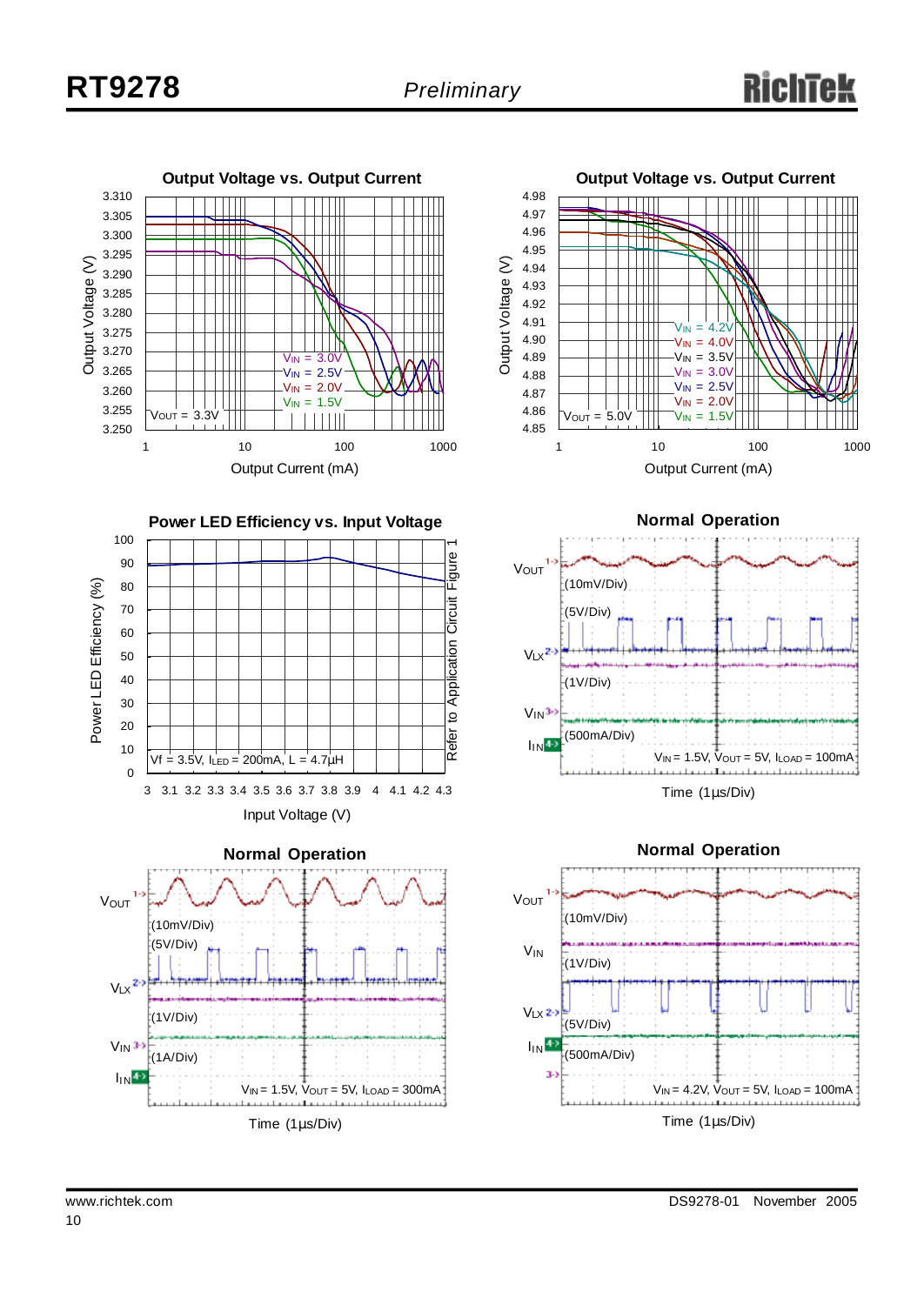



 $V_{IN} = 4.2V$ ,  $V_{OUT} = 5V$ ,  $I_{LOAD} = 100mA$  to 400mA **Load Transient Regulation** Time (1ms/Div) Load Current .<br>ا A) Output Voltage Deviation (m  $\varsigma$ 400 200 0 100  $\overline{0}$ -100







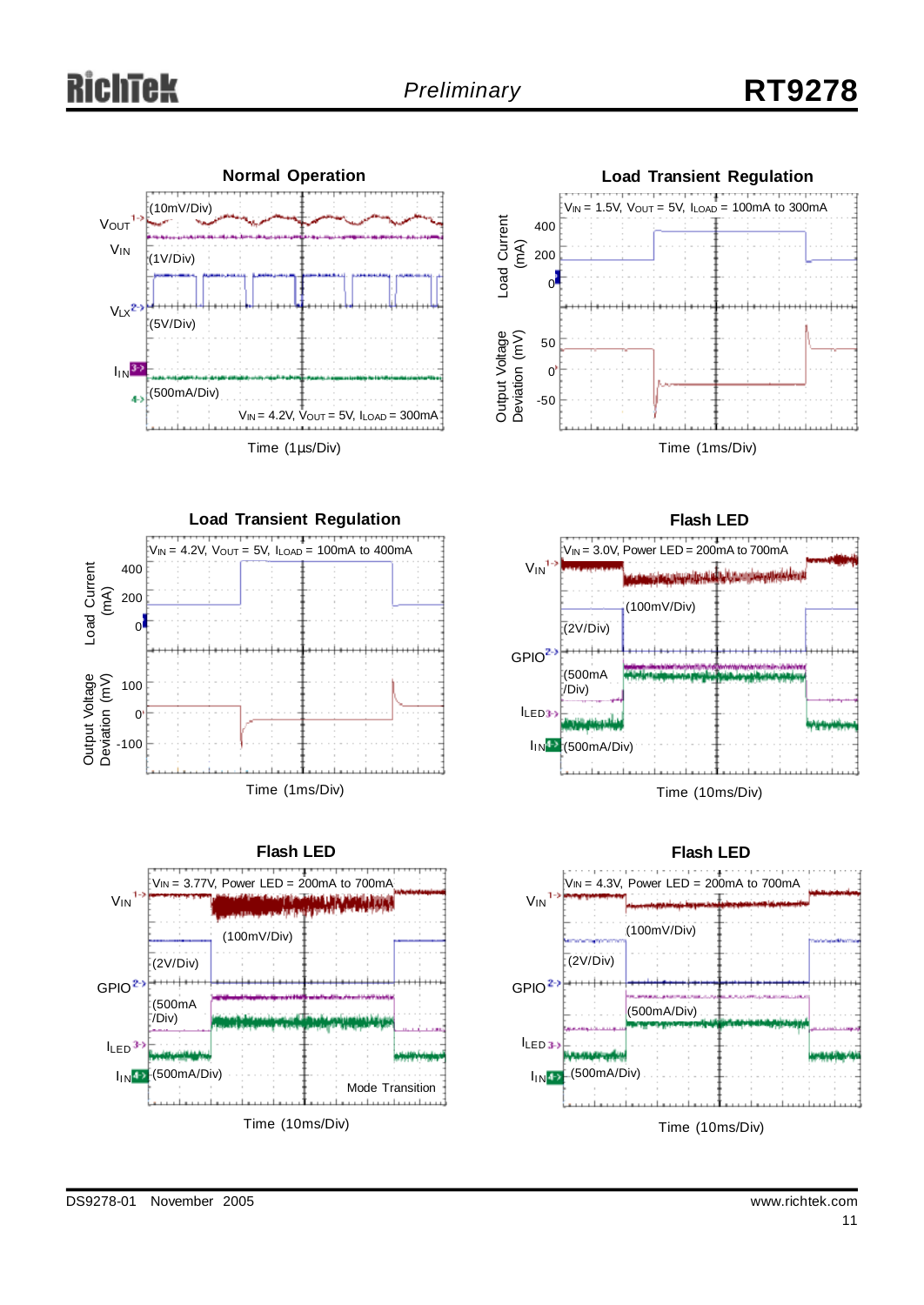# **Application Information**

RT9278 integrates a high-efficiency synchronous rectifier step-up DC-DC converter and a linear regulator controller. To fully utilize its advantages, peripheral components should be appropriately selected.The following information provides basic considerations for component selection.

### **Inductor Selection**

For a better efficiency in high switching frequency converter, the inductor selection has to use a proper core material such as ferrite core to reduce the core loss and choose low ESR wire to reduce copper loss. The most important point is to prevent the core saturated when handling the maximum peak current. Using a shielded inductor can minimize radiated noise in sensitive applications. The maximum peak inductor current is the maximum input current plus the half of inductor ripple current. The calculated peak current has to be smaller than the current limitation in the electrical characteristics. A typical setting of the inductor ripple current is 20% to 40% of the maximum input current. If the selection is 40%

$$
I_{PK} = I_{IN(MAX)} \times \frac{1}{2} I_{RIPPLE} = 1.2 \times I_{IN(MAX)}
$$

$$
= 1.2 \times \left[ \frac{(I_{OUT(MAX)} \times V_{OUT}}{h \times V_{IN(MIN)}} \right]
$$

The minimum inductance value is derived from the following equation:

$$
L = \frac{h \times I_{IN(MIN)}^{2} \times [V_{OUT} - V_{IN(MIN)}]}{0.4 \times I_{OUT(MAX)} \times V_{OUT}^{2} \times f_{OSC}}
$$

Depending on the application, the recommended inductor value is between 2.2μH and 10μH.

### **Input Capacitor Selection**

For better input bypassing, low-ESR ceramic capacitors are recommended for performance.A10μF input capacitor is sufficient for most applications. For a lower output power requirement application, this value can be decreased.

### **Output Capacitor Selection**

Forlower output voltage ripple, low-ESR ceramic capacitors are recommended. The tantalum capacitors can be used as well, but the ESR is bigger than ceramic capacitor. The output voltage ripple consists of two components: one is the pulsating output ripple current flows through the ESR, and the other is the capacitive ripple caused by charging and discharging.

$$
V_{RIPPLE} = V_{RIPPLE(ESR)} + V_{RIPPLE(C)}
$$
  
\n
$$
\approx I_{PEAK} \times ESRC_{OUT} + \frac{I_{PP}}{2 \times C \times f}
$$

#### **Output Voltage Setting**

Referring to application circuits, the output voltage of the switching regulator ( $V_{OUT}$ ) can be set with Equation (1). formula

$$
V_{OUT} = (1 + \frac{R1}{R2}) \times 0.8V
$$

### **Linear Regulator**

### **Linear Regular MOSFETs Selection**

The linear controller of RT9278 was designed to drive an external P-Channel MOSFET. The main consideration of pass MOSFETs of linear regulator is package selection for efficient removal of heat. The power dissipation of a linear regulator is

Plinear =  $(V_{IN}V_{OUT}) \times I_{OUT}$  (W)

The criterion for selection of package is the junction temperature belowthe maximum desired temperature with the maximum expected ambient temperature.

#### **Layout Guide**

- I A full GND plane without gap break.
- l V<sub>DD</sub> to GND noise bypass Short and wide connection for the 1μF MLCC capacitor between Pin7 and Pin3.
- I V<sub>IN</sub> to GND noise bypass Add a capacitor close to L1 inductor, when  $V_{IN}$  is not an ideal voltage source.
- I Minimized FB node copper area and keep far away from noise sources.
- <sup>l</sup>The MOSFETs of linear regulator should have wide pad to dissipate the heat